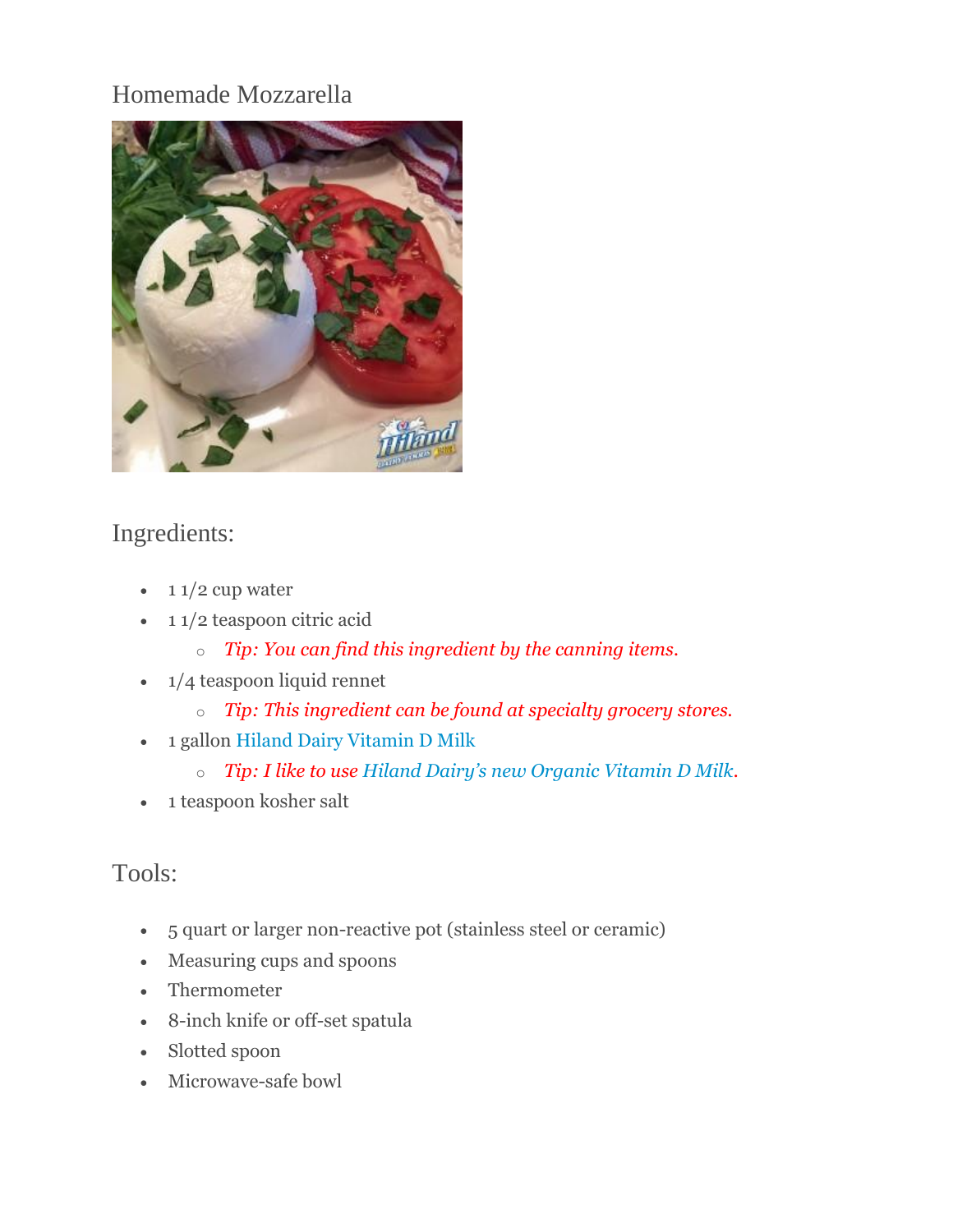#### Clean rubber gloves



# Directions:

Stir citric acid in 1 cup of water until dissolved. Add rennet to remaining 1/4 cup of water and stir until dissolved. Pour milk into a large stainless steel or ceramic pot. Stir in the citric acid solution. Set pot over medium-high heat and warm to 90°F, stirring gently.

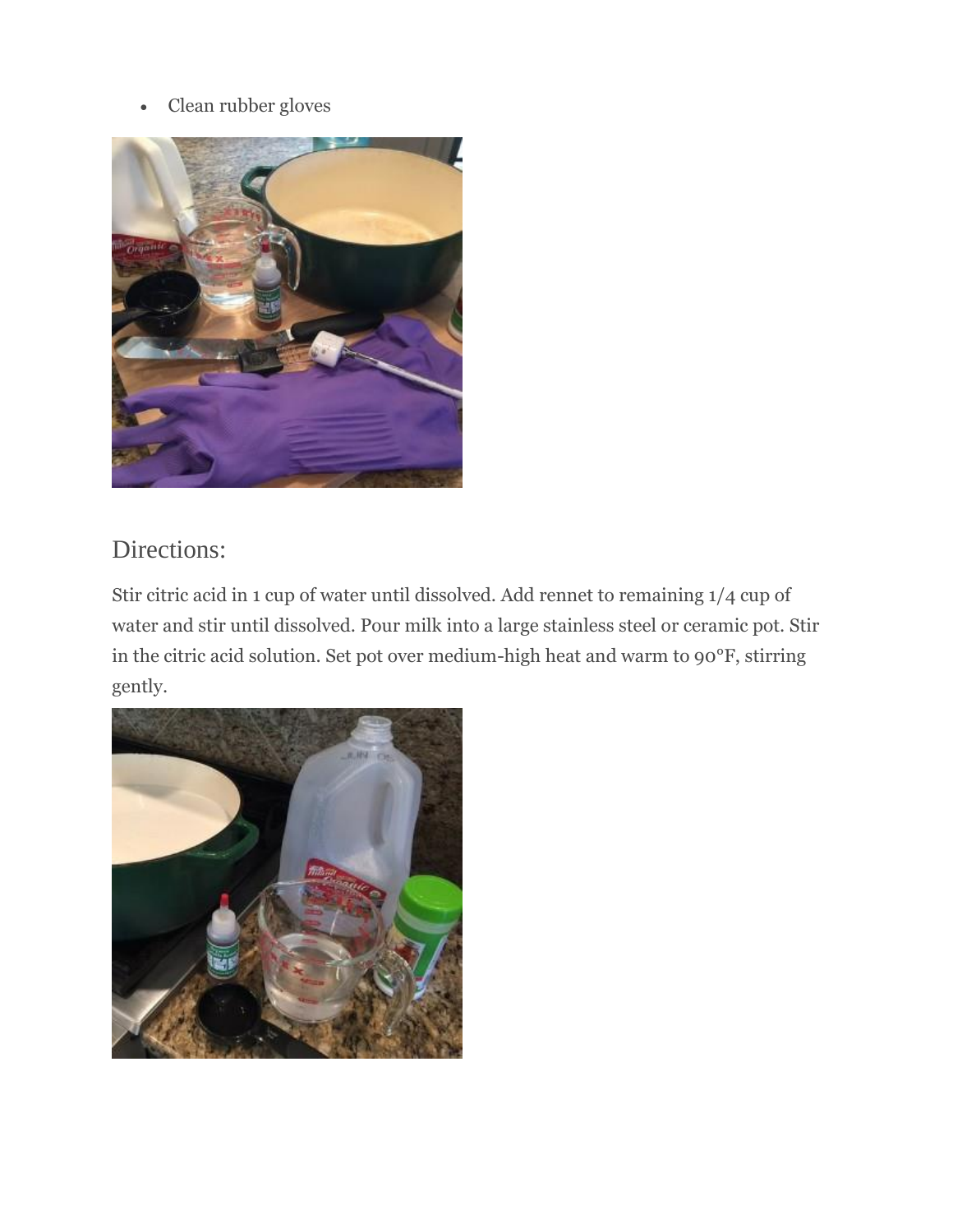Remove pot from heat and gently stir in the rennet solution. Continue gently stirring for about 30 seconds. Cover the pot and let sit, undisturbed, for 5 minutes. After 5 minutes, the milk should be set, and it should look and feel like soft tofu. *Tip: If it is still liquid to the touch, cover and let sit for another 5 minutes.* Once the milk has set, cut it into uniform curds. *Tip: Make several parallel cuts vertically through the curds and then make several parallel cuts horizontally, creating a grid-like pattern. Make sure your knife reaches all the way to the bottom of the pan.*



Place the pot back on the stove over medium heat and warm the curds to 105°F. Stir slowly as the curds warm. Remove the pan from the heat and continue stirring gently for another 5 minutes. Ladle the curds into a microwave-safe bowl with the slotted spoon.

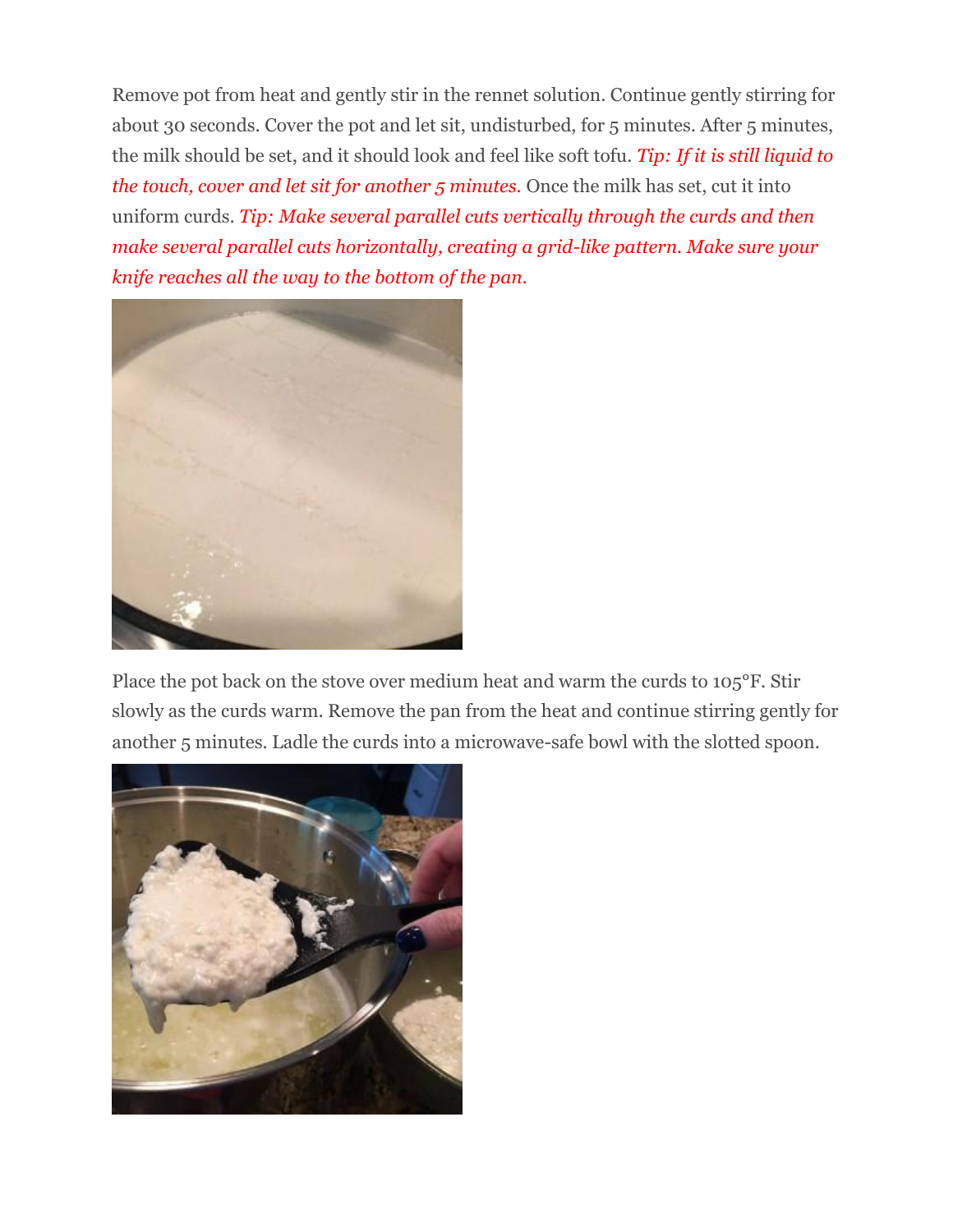Microwave the curds for 1 minute. Drain off the whey. Put on your rubber gloves and fold the curds over on themselves a few times. Microwave the curds for another 30 seconds, until their internal temperature reaches 135°F.



Continue stretching the curds. Sprinkle salt over the cheese and squish it with your fingers to incorporate. Using both hands, stretch and fold the curds repeatedly.



It will start to tighten, become firm and take on a glossy sheen. When this happens, you are ready to shape and serve your homemade mozzarella.